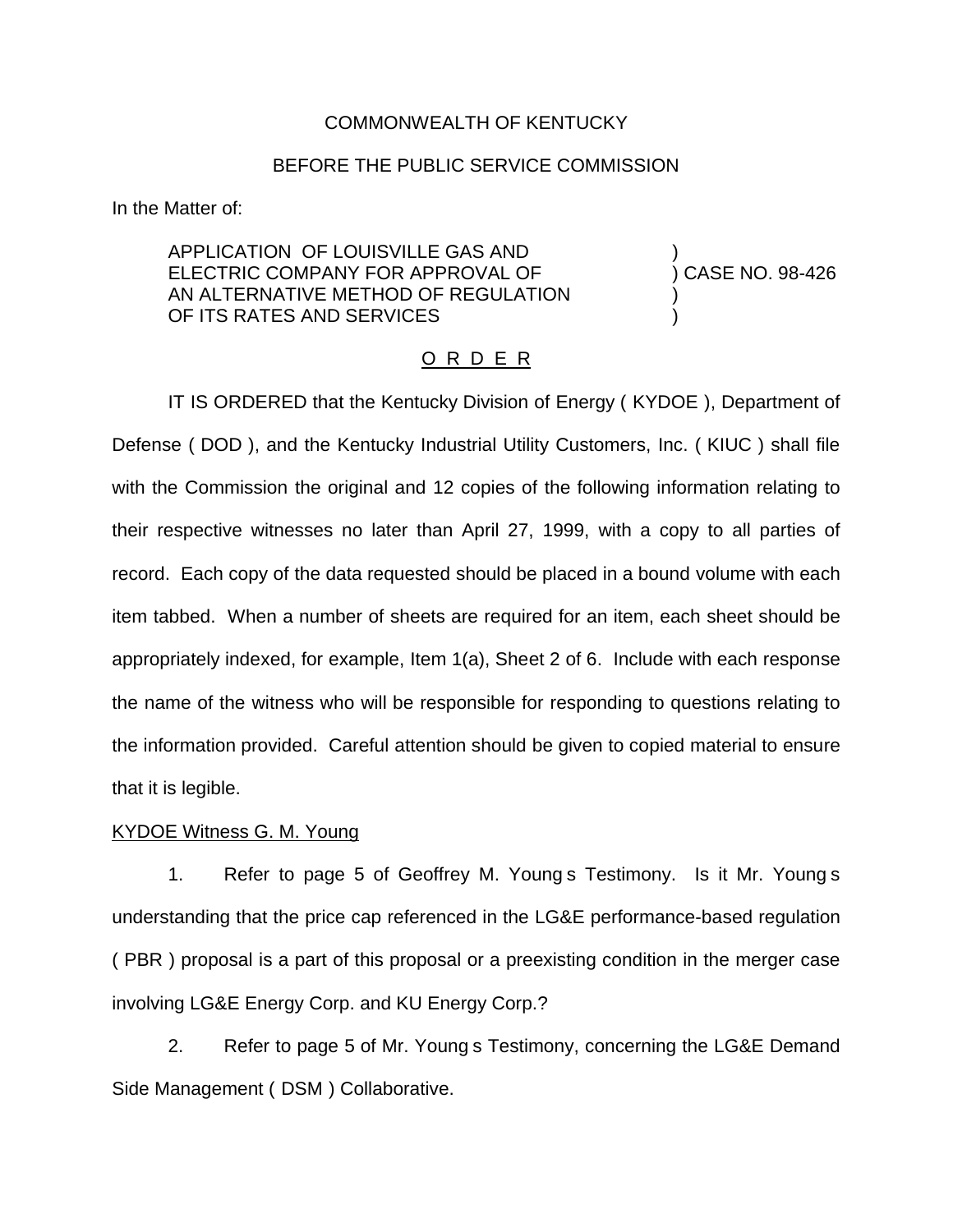a. Was Mr. Young aware that the LG&E DSM Collaborative was established prior to the enactment of KRS 278.285?

b. Was Mr. Young aware that the programs proposed by LG&E and the DSM Collaborative were developed and submitted for Commission approval under the terms of the Collaborative s Principles of Agreement and not the provisions of KRS 278.285?

c. Does the KYDOE participate in the LG&E DSM Collaborative? If yes, describe KYDOE s role in the Collaborative.

d. Did the KYDOE participate in any of the LG&E DSM Collaborative proceedings when the Commission considered new DSM programs or revisions to existing DSM programs?

3. On page 6 of Mr. Young s Testimony it is stated, Under the status quo, LG&E faces no financial penalty for failing to implement cost-effective DSM programs.

a. Define what Mr. Young means by the phrase cost-effective DSM.

b. Has Mr. Young performed an analysis or study of what DSM programs would be cost-effective for LG&E? If yes, what were the results of his analysis or study?

c. For each of the traditional DSM cost/benefit tests listed below, indicate whether Mr. Young supports the use of the particular test when determining if a DSM program is cost-effective.

- (1) Total Resource Cost Test.
- (2) Ratepayer Impact Measure Test.
- (3) Utility Cost Test.

-2-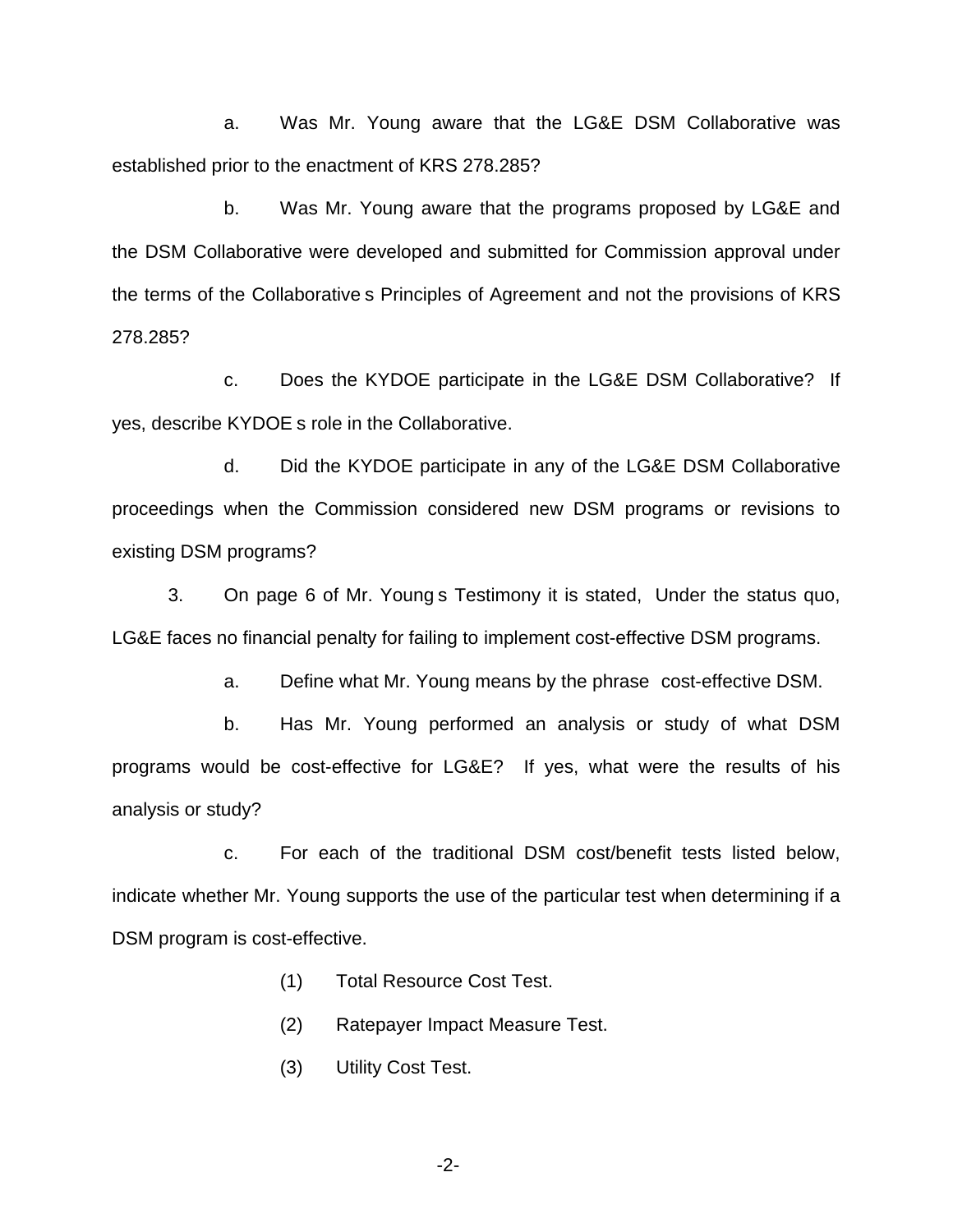(4) Participants Test.

4. Refer to page 9 of Mr. Young s Testimony. Did the KYDOE participate in LG&E s most recent integrated resource plan filing with the Commission?

5. Page 9 of Mr. Young s Testimony begins a discussion of revenue indexing and the establishment of a Z-factor as an alternative to LG&E s proposed PBR.

a. How many states have adopted revenue indexing to address the problem of lost revenues associated with DSM programs? Provide a listing of the states.

b. Does Mr. Young propose that all of LG&E s revenues be covered by his revenue indexing plan, or only those associated with DSM programs?

c. How familiar is Mr. Young with the DSM cost recovery mechanism in place at The Union Light, Heat and Power Company? Is the KYDOE a participant in that company s DSM collaborative?

d. How many states have adopted the statistical recoupling method mentioned by Mr. Young on page 11 of his testimony? Provide a list of the states.

e. Explain in detail why Mr. Young did not propose a precise specification of the Z-factor to be included in the LG&E PBR formula.

6. Refer to page 13 of Mr. Young s Testimony.

a. Provide a listing of the states that have instituted net metering.

b. Did any of these states institute net metering in conjunction with that state s compliance with the Public Utility Regulatory Policies Act of 1978? If yes, identify the states.

-3-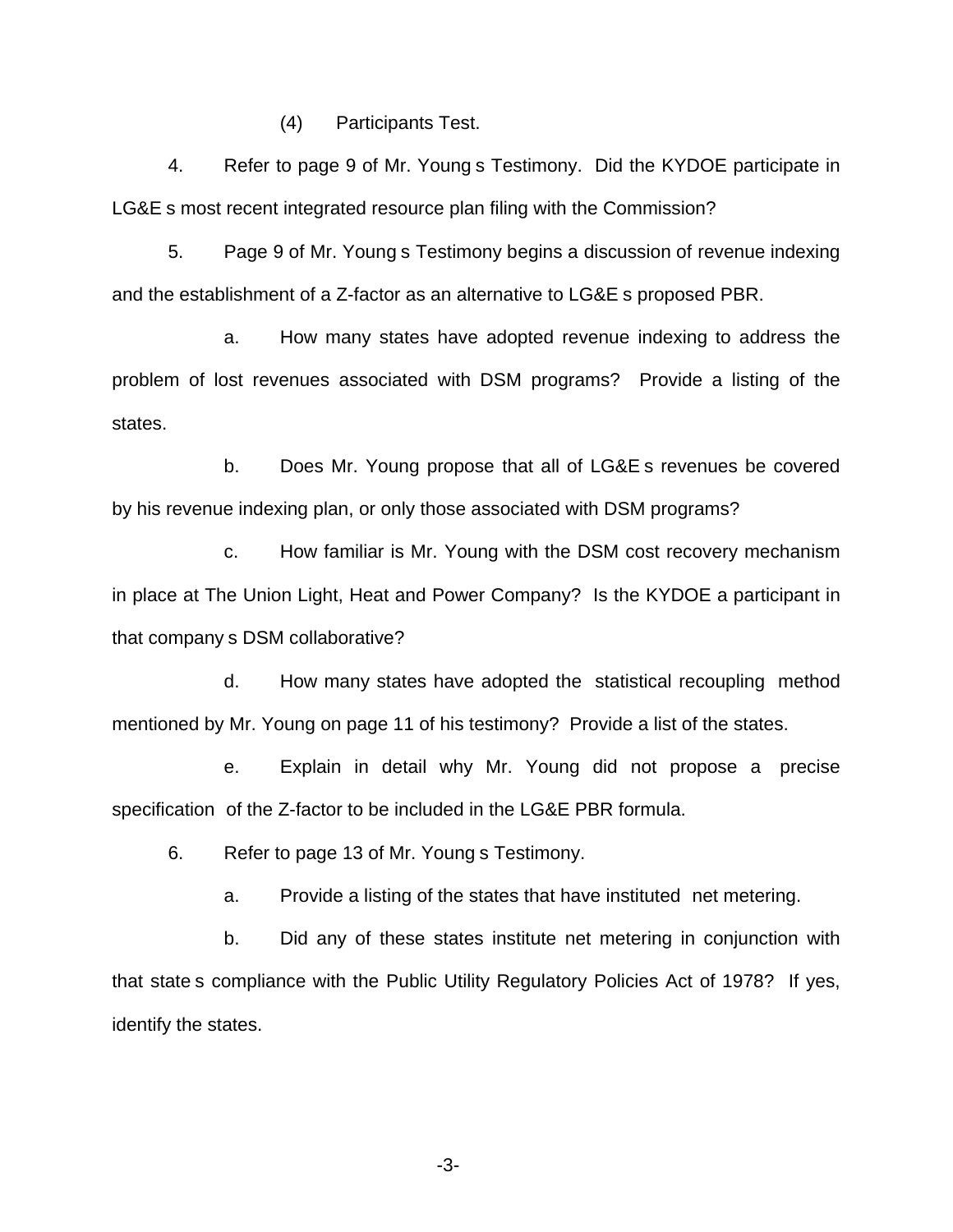## DOD Witness K. L. Kincel

7. Refer to page 9 of the Direct Testimony of Kenneth L. Kincel. For each of the adjustment clauses or surcharges listed below, indicate whether Mr. Kincel would propose to continue the item in addition to the earnings sharing mechanism proposed. Explain why the item would or would not be continued.

a. Fuel Adjustment Clause.

b. Environmental Surcharge.

c. Demand Side Management Rider.

8. Concerning the earnings sharing mechanism proposed by Mr. Kincel:

a. Explain why Mr. Kincel believes a deadband of plus or minus 1 percent is reasonable for LG&E.

b. If the Commission were to adopt the earnings sharing mechanism proposed by Mr. Kincel, explain why Mr. Kincel has assumed that the rate ceiling imposed by the merger Order would remain in effect.

c. Assume that the Commission adopts Mr. Kincel s earnings sharing mechanism and at the same time eliminates the rate ceiling. Explain how this mechanism would work if LG&E s rate of return on common equity fell below the low end of the proposed deadband.

d. Has Mr. Kincel performed an analysis or study of LG&E s exposure to stranded assets relating to its utility plant? If yes, what were the results of the analysis or study?

-4-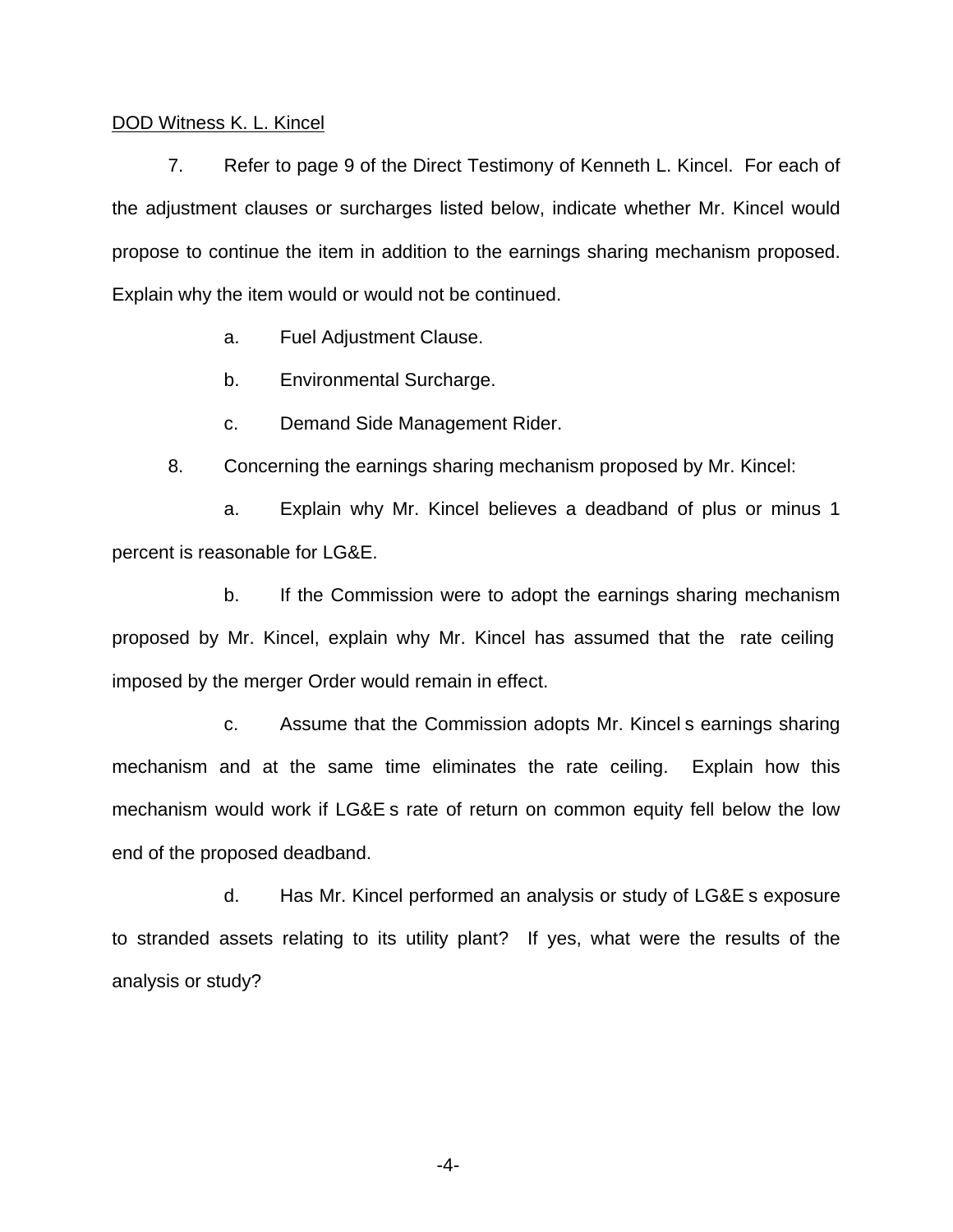e. Has Mr. Kincel performed an analysis or study of LG&E s exposure to stranded assets relating to regulatory assets? If yes, what were the results of the analysis or study?

f. Assume that LG&E has a very low risk of potential stranded assets. Would Mr. Kincel still propose that one-third of earnings above the high end of the deadband be used for accelerated depreciation of utility plant and/or accelerated writeoff of regulatory assets? Explain the response.

9. A witness for KIUC has stated in his direct testimony that there is no reason to establish a deadband above the fair rate of return. The witness contends that the establishment of a deadband provides LG&E with the opportunity to retain 100 percent of its excess earnings above the fair rate of return up to the upper limit of the deadband, which is inequitable to ratepayers. Since Mr. Kincel has proposed a deadband, what comments does he have concerning the position of the KIUC witness?

# KIUC Witness R. A. Baudino

10. Refer to page 21 of the Direct Testimony of Richard A. Baudino. For each of the companies included in the comparison group, provide a profile summary similar to that presented for LG&E on page 10, lines 6 through 13, of Mr. Baudino s Direct Testimony.

11. Concerning the companies included in Mr. Baudino s comparison group:

a. Identify the holding companies included in the comparison group.

b. Identify which companies are not combination gas and electric companies.

-5-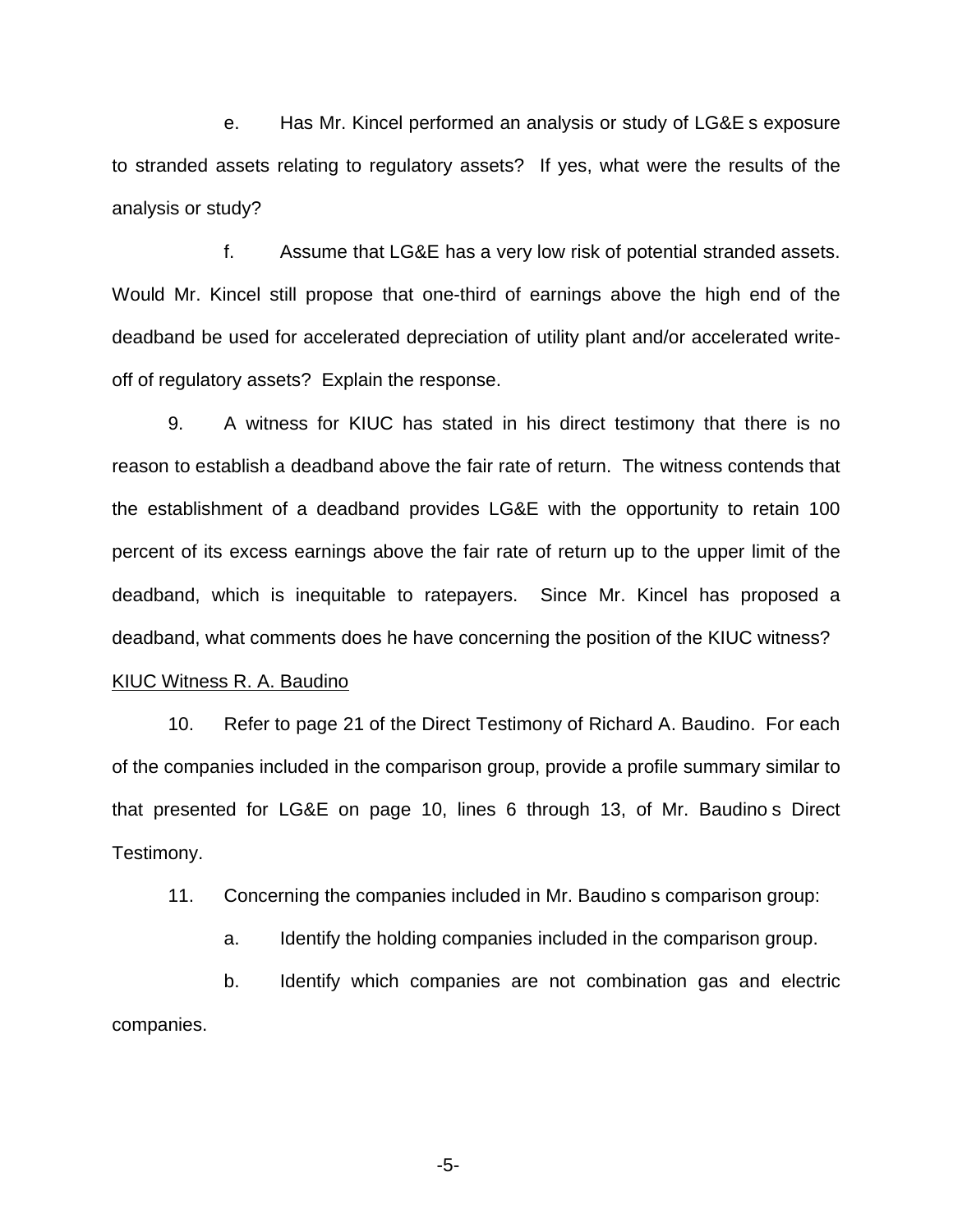c. Identify the companies included in the comparison group whose primary service territory covers more than one state.

12. Concerning Mr. Baudino s discounted cash flow ( DCF ) analysis:

a. Explain in detail why it would be appropriate to compare LG&E with holding companies in the DCF analysis.

b. Explain in detail why it would be appropriate to compare LG&E with companies that are not combination gas and electric companies.

c. Explain in detail why it would be appropriate to compare LG&E with companies whose primary operations cover more than one state.

13. Refer to Exhibit RAB-2 in Mr. Baudino s Direct Testimony. Does the Selected Financial Data reflect LG&E s combined operations or electric operations only? If the information reflects combined operations, explain why it is appropriate to use this information rather than information on electric operations only.

#### KIUC Witness L. Kollen

14. Refer to page 14 of the Direct Testimony of Lane Kollen, concerning the pro forma adjustment to annualize base revenues for growth in customers and sales.

a. Is this adjustment similar to a year-end customer adjustment that is often made in a general rate case proceeding? If no, explain how this adjustment would differ from a year-end customer adjustment.

b. Explain how Mr. Kollen determined his growth percentages and why these percentages are reasonable.

15. Refer to page 17 of Mr. Kollen s Direct Testimony. Concerning Mr. Kollen s earnings sharing mechanism:

-6-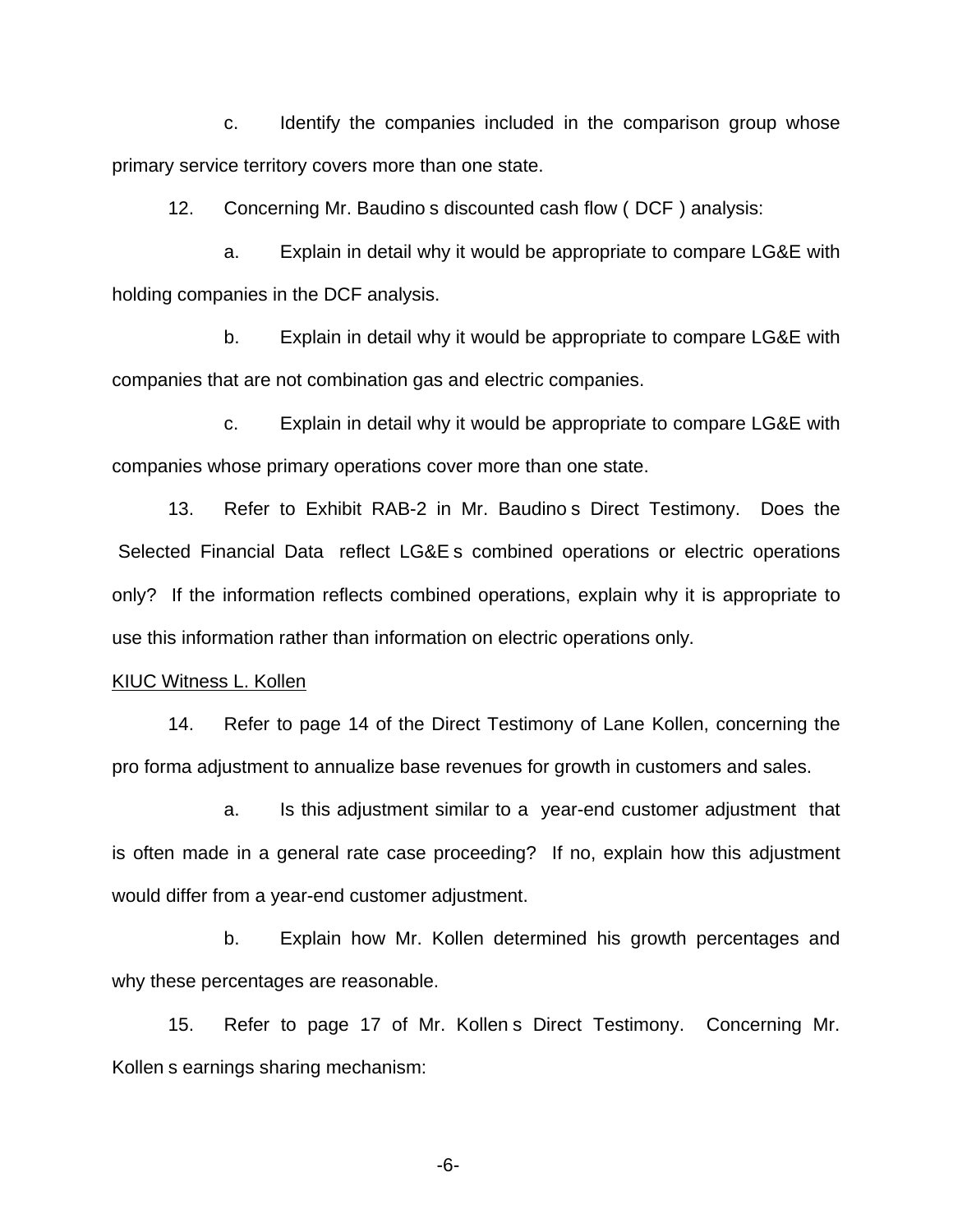a. Explain in detail why Mr. Kollen proposes to retain the fuel adjustment clause for LG&E.

b. In general, is it correct that most PBR plans do not retain or include mechanisms like the fuel adjustment clause?

c. Is Mr. Kollen proposing the elimination of the environmental surcharge for LG&E as part of his earnings sharing mechanism? If not, provide a clarification of how the environmental surcharge would operate in conjunction with the earnings sharing mechanism.

d. In conjunction with the proposed earnings sharing mechanism, what does Mr. Kollen propose concerning the demand side management mechanism currently in force for LG&E?

16. Assume for purposes of this question that the Commission adopts Mr. Kollen s earnings sharing mechanism and the current LG&E rate cap is eliminated. Explain how the earnings sharing mechanism would work if LG&E s actual rate of return on common equity fell below the level incorporated in the mechanism.

17. Refer to Exhibit LK-3 of Mr. Kollen s Direct Testimony. Concerning the Formula Rate Plan Rider Schedule FRP for Louisiana Power & Light Company ( LP&L ):

a. The Annual Filing and Review section of the LP&L tariff calls for an initial filing on April 15 of each year, with the review process possibly continuing until August 31 of the same year. Explain why such a review process is reasonable for LG&E.

-7-